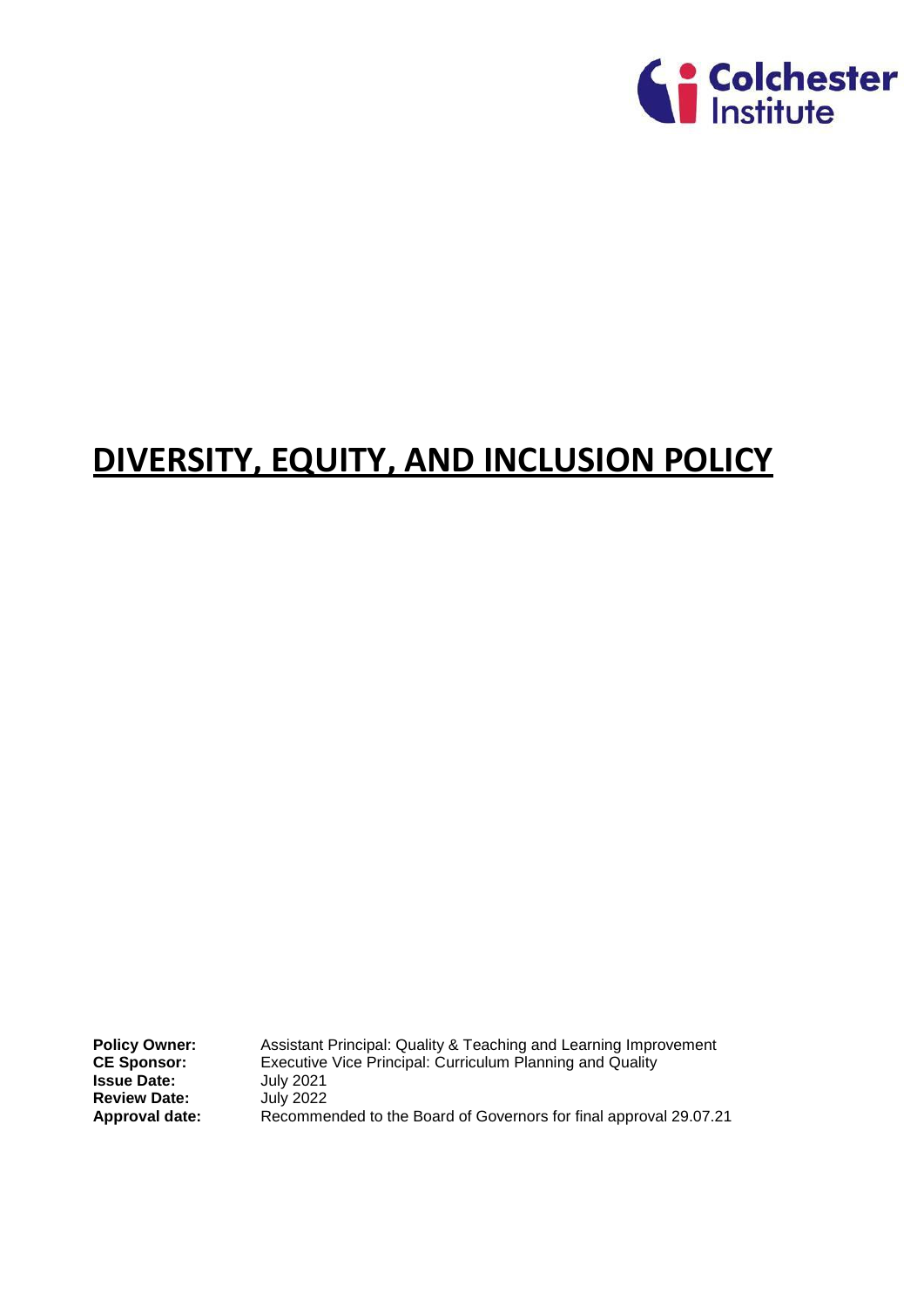| Table of Contents                                                                                                                                                                                  |  |
|----------------------------------------------------------------------------------------------------------------------------------------------------------------------------------------------------|--|
|                                                                                                                                                                                                    |  |
|                                                                                                                                                                                                    |  |
|                                                                                                                                                                                                    |  |
|                                                                                                                                                                                                    |  |
| 5. OUR COMMITMENT TOWARDS GROUPS AND INDIVIDUALS IN TERMS OF                                                                                                                                       |  |
| - Race<br><b>Disability</b><br><b>Gender and Gender Reassignment</b><br><b>Sexual Orientation</b><br>Religion or Belief<br>Age<br><b>Pregnancy and Maternity</b><br>Marriage and Civil Partnership |  |
| - Students<br>- Curriculum<br><b>Staff</b>                                                                                                                                                         |  |
|                                                                                                                                                                                                    |  |
|                                                                                                                                                                                                    |  |
|                                                                                                                                                                                                    |  |
|                                                                                                                                                                                                    |  |
|                                                                                                                                                                                                    |  |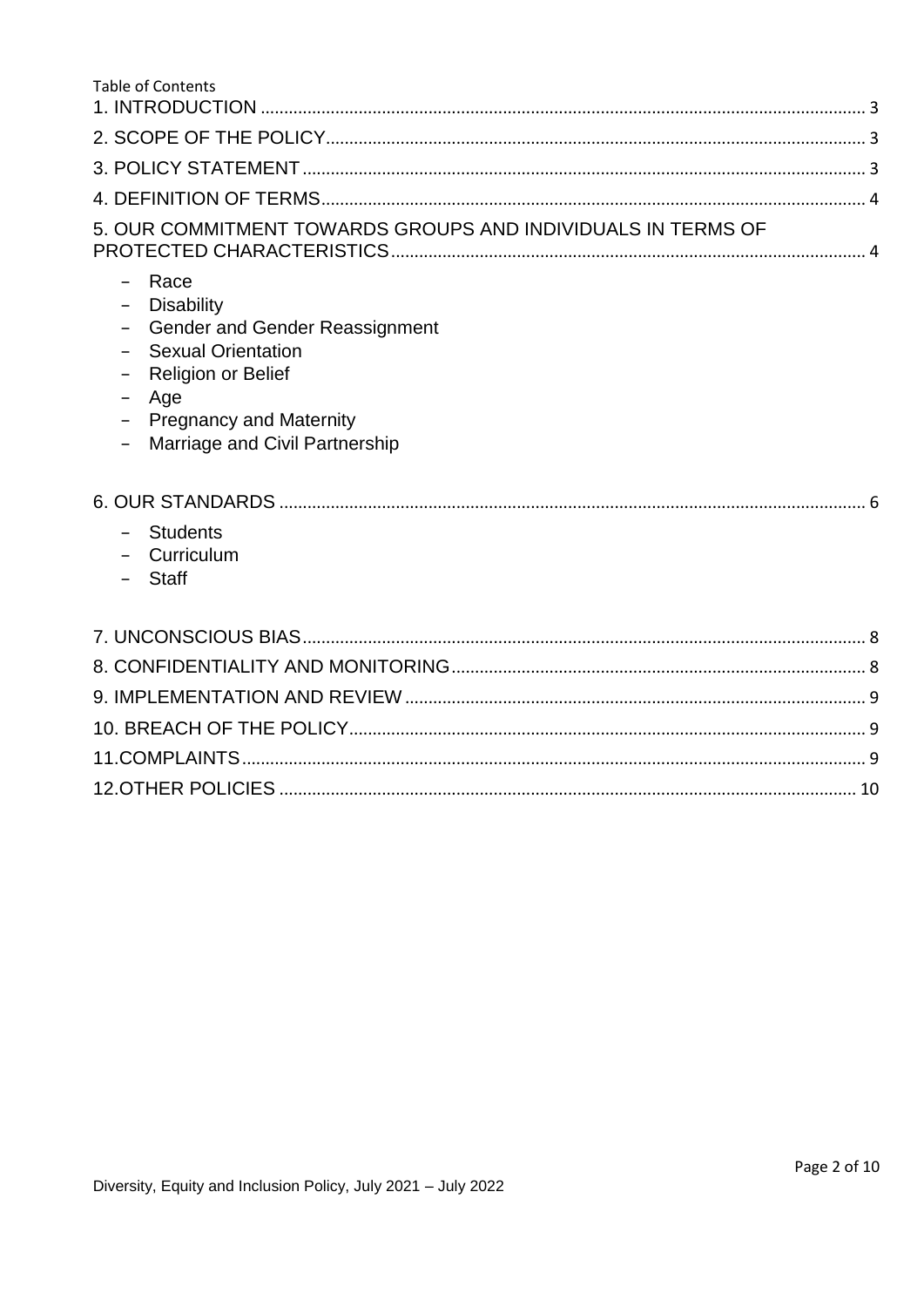# <span id="page-2-0"></span>**1. INTRODUCTION**

- 1.1 Colchester Institute believes firmly that diversity, equity, and inclusion are essential factors which contribute to the academic and economic strengths of the College and the wellbeing of all students and staff. This policy deals with the promotion of equality of opportunity for all at Colchester Institute (including those within University Centre Colchester) in accordance with the Equality Act 2010.
- 1.2 Colchester Institute will treat all members and potential members of the College community with respect and dignity and seek to provide a safe and positive working and learning environment, free from discrimination, harassment, or victimisation.
- 1.3 The College is committed to providing a learning and working environment that values all forms of diversity and seeks to create a culture of conscious inclusion in which issues of racism, stereotyping and discrimination can be discussed openly with a shared commitment to challenging prejudice.

# <span id="page-2-1"></span>**2. SCOPE OF THE POLICY**

- 2.1 This policy sets out the Colchester Institute response to the obligations of The Equality Act 2010 in having due regard to the statutory and the public sector duties, the elimination of unlawful discrimination, the advancement of equality of opportunity and the requirement to foster good relations.
- 2.2 It operates within the context of regulatory requirements of a variety of stakeholder organisations including the Education and Skills Funding Agency, the Office for Students, OFSTED and a range of Awarding Organisations, and kite marks such as Matrix.
- 2.3 All aspects of College provision, to both internal and external customers, are covered by the Diversity, Equity, and Inclusion Policy.
- 2.4 This Policy will apply to all Governors, full time, part time and temporary staff and students, visitors, and contractors, additionally it will set the standards we require of subcontracted learning providers. In ensuring that this policy is fully effective the college undertakes to work in partnership with recognised trade unions; work-based learning employers; with employees and with students in its development and implementation.

# <span id="page-2-2"></span>**3. POLICY STATEMENT**

- 3.1 Colchester Institute is committed to eliminating discrimination and encouraging diversity amongst staff and students. All employees whether part time, full time or temporary will be treated fairly and with dignity and respect. All employees will be encouraged and supported to develop their full potential.
- 3.2 The College will encourage each person to own the responsibility of promotion and implementation of Diversity, Equity, and Inclusion throughout the College.
- 3.3 As part of its responsibility as an employer the College will ensure that all staff receive appropriate training on their rights and responsibilities in relation to Diversity, Equity and Inclusion Legislation and the College's Diversity, Equity and Inclusion policies and procedures.
- 3.4 Our vision is for Colchester Institute is, by 2024, to be celebrated as an outstanding provider of education and training in the Eastern region, recognised for its significant contribution to the social and economic recovery of individuals and organisations following the events of 2020.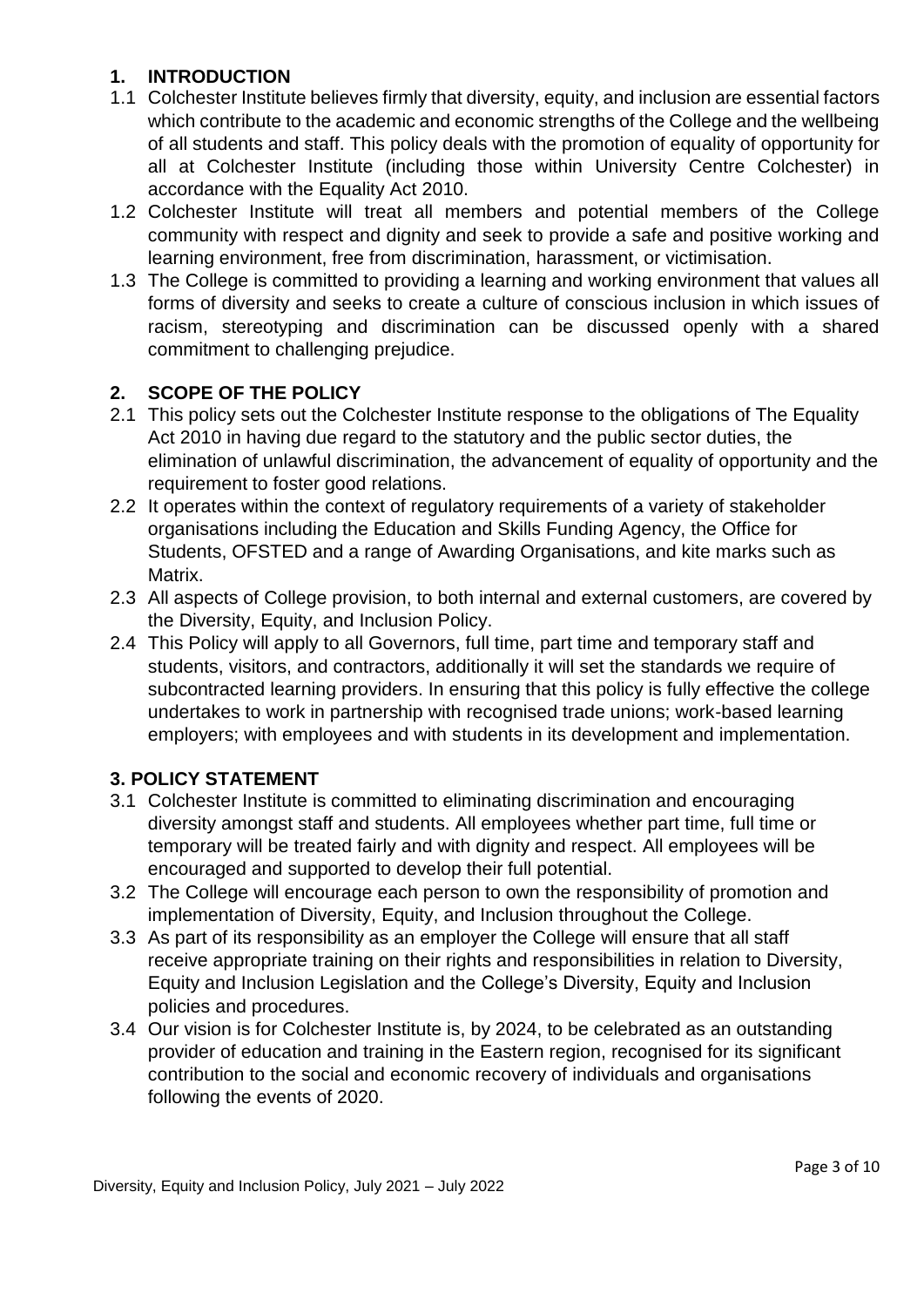- 3.5 We want to create a supportive and inclusive environment where everyone can reach their full potential and have a real choice to participate in and contribute to our activities and processes, without prejudice and discrimination.
- 3.6 The College works actively to make progress in the following areas:
	- 3.6.1 Direct Discrimination Ensuring that no person is treated less favourably than others on the grounds of Race, Age, Disability, Gender Reassignment, Religion or Belief, Sex, Sexual Orientation, Marriage & Civil Partnership, Pregnancy & Maternity/Paternity.
	- 3.6.2 Indirect Discrimination Ensuring that no criterion, provision, or procedure which applies equally to everyone has a disproportionate adverse effect on people from any disadvantages group covered by the protected characteristics in the Equality Act 2010.

# <span id="page-3-0"></span>**4. DEFINITION OF TERMS**

- 4.1 Discrimination is defined as an act which has the effect of treating a person less favourably because of factors related to their personal characteristics such as disability or sexual orientation, and unrelated to their merit.
- 4.2 Diversity encompasses all forms of difference in individuals even if they are not covered by legislative acts, such as height and weight.
- 4.3 Equity is defined in this context as the "absence of avoidable or remediable differences among groups of people"<sup>1</sup>
- 4.3 Harassment is unwanted conduct which may create the effect (intentionally or unintentionally) of affecting an individual's dignity or creating an intimidating, hostile, degrading, humiliating or offensive environment which interferes with an individual's learning or working environment. Harassment may be persistent or an isolated incident and may be by an individual against an individual or involve groups of people.
- 4.4 Stereotyping is defined as a standardised mental picture that one person or group of people holds in common about another person or group of people and can be either positive or negative.
- 4.5 Positive Action is the deliberate introduction of measures to eliminate or reduce discrimination, or its effects. It is not about special treatment for any one particular group, but the fair treatment of all people. It is distinct from positive discrimination which is unlawful.

## <span id="page-3-1"></span>**5. OUR COMMITMENT TOWARDS GROUPS AND INDIVIDUALS IN TERMS OF PROTECTED CHARACTERISTICS**

5.1 Race

 $\overline{a}$ 

Colchester Institute does not accept any form of racial discrimination or harassment against any student, member of staff, visitor, prospective student, or prospective member of staff based on their actual or perceived race, colour, culture, caste, ethnic, or national origin. All members of the College community have a duty to make sure that their working and learning environment is free from prejudice. As a part of our Public Sector Equality Duty, Colchester Institute monitors staff and student profiles regarding ethnicity and address any imbalances through the implementation of the Diversity Equity and Inclusion Action Plan and, if deemed necessary, the use of positive action.

 $1$  World Health Organization. WHO | Equity. Retrieved from who.int: https://www.who.int/healthsystems/topics/equity/en/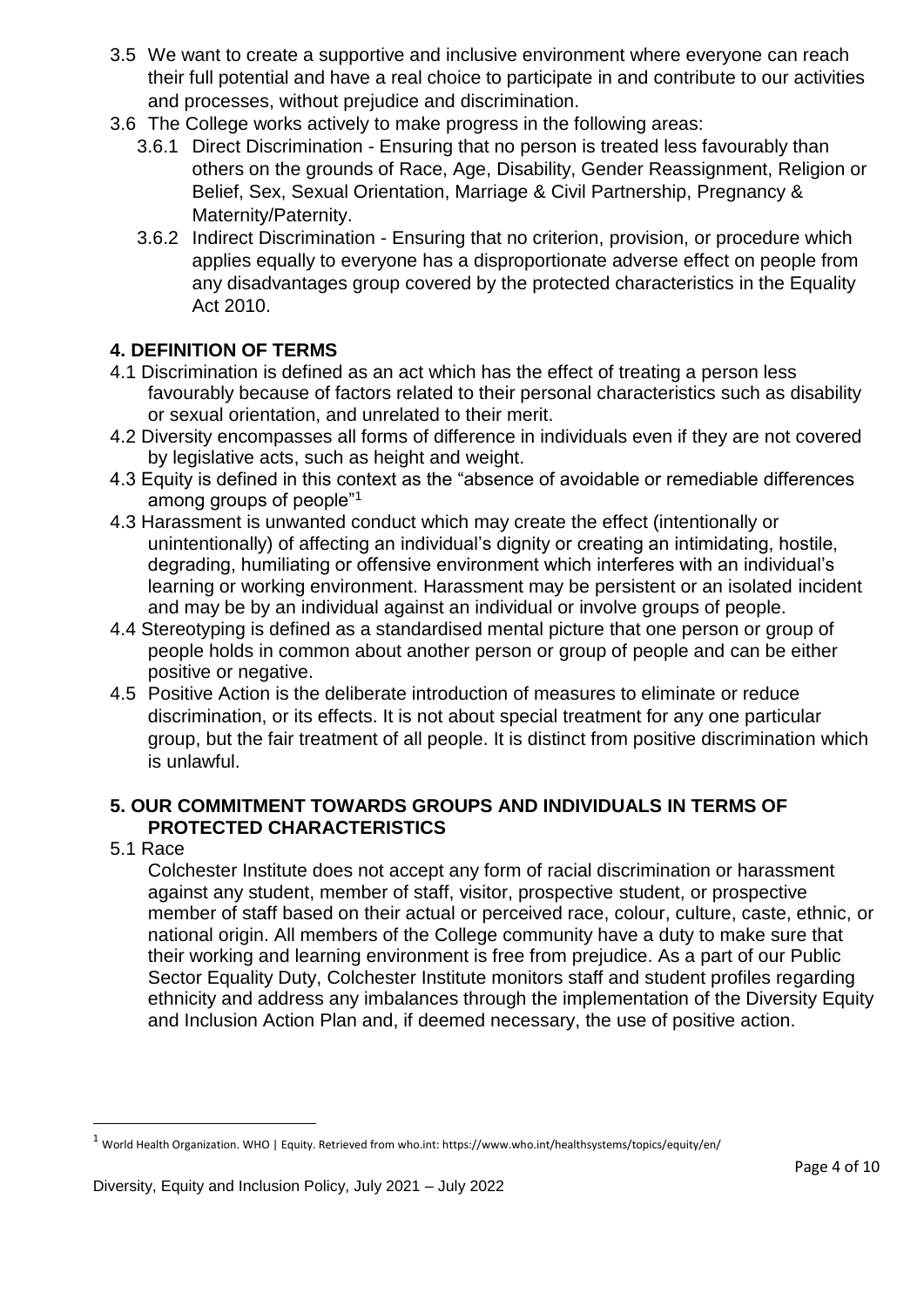# 5.2 Disability

- 5.2.1 Colchester Institute will not discriminate against or tolerate the harassment of members of staff, students, job applicants, prospective students, or visitors because of a disability or perceived disability. Colchester Institute recognises disability to include someone who has a physical or mental impairment that has a substantial and long-term adverse effect on a person's ability to carry out day-to-day activities, including people with; physical and sensory impairment, learning difficulties, mental health problems, hidden impairments and people living with HIV/AIDS.
- 5.2.2 The College welcomes applications from people with disabilities, values the contribution of existing staff and students with disabilities, and will treat staff and students fairly should they become disabled. Colchester Institute incorporates the Disability Equality Duty within the Diversity and Inclusion Strategy, providing a framework for proactively monitoring and raising awareness of disability in work and study.
- 5.2.3 The College has made the commitment to the following:
	- − To interview all applicants with a disability who meet the minimum criteria for a job vacancy and consider them on their abilities.
	- To ask disabled employees at least once a year through the Check In process what we can do to make sure they can develop and use their abilities at work, and whether any further reasonable adjustments are required.
	- − To make every effort when employees become disabled to make sure they stay in employment.
	- To take action to ensure that key employees (e.g., managers, business support teams, reception staff, etc.) develop the awareness needed of disability to make our commitments work.
	- Each year, to review the commitments and what has been achieved, plan ways to improve on them and let all employees know about progress and future plans.

#### 5.3 Gender and Gender Reassignment

- 5.3.1 Colchester Institute will not treat any staff member, job applicant, student, or prospective student less favourably because of their gender, whether they are male, female, trans or/and undergoing any stage of gender reassignment. Discrimination and harassment on the grounds of gender, including sexual harassment, is not acceptable and will be dealt with in line with the College's disciplinary procedures.
- 5.3.2 Colchester Institute monitor staff and student profiles regarding gender and address any imbalances through the implementation of the Equality, Diversity and Inclusion Action Plan and, where deemed necessary, the use of positive action.

#### 5.4 Sexual Orientation

Colchester Institute does not accept any form of discrimination or harassment against any student, member of staff, job applicant or prospective student because of their sexual orientation or their perceived sexual orientation. The College is committed to working towards an environment where all people feel able to be open about their sexuality and aims to promote awareness and tackle negative stereotypes.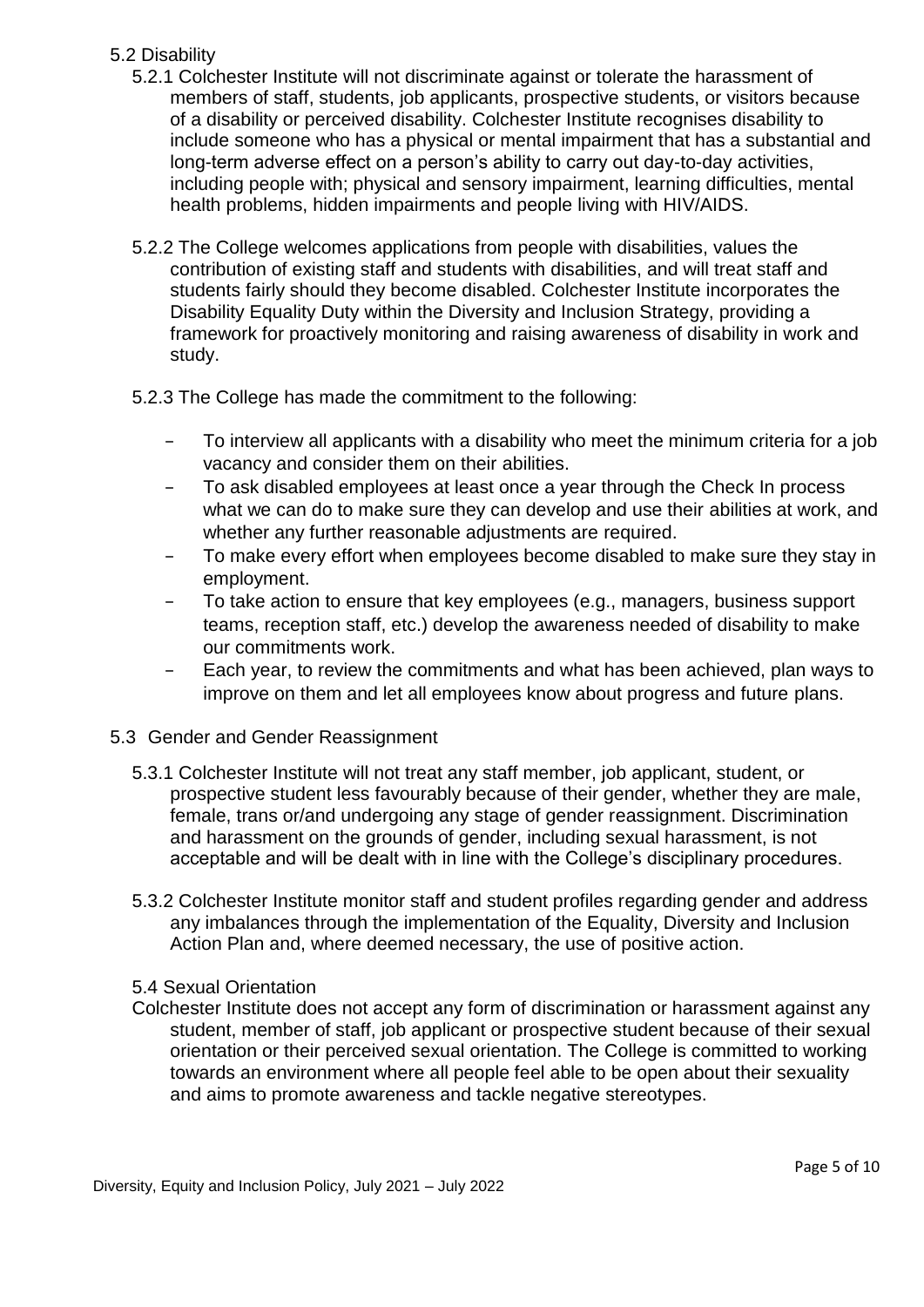#### 5.4Religion or Belief

Colchester Institute does not accept any form of discrimination or harassment against any staff member, job applicant, student, or prospective student because of cultural, philosophical or religious beliefs or perceived beliefs. Colchester Institute is a secular College. The College respects the diverse cultural and religious traditions of all its students and staff and accepts the rights of individuals and groups peaceably to worship and to fulfil their cultural obligations. Accordingly, the College will neither promote, nor permit to be promoted, any one religious faith or culture. Whilst College facilities exist primarily for the delivery of educational activities, arrangements will be made, where practicable, for students and staff to carry out essential religious observance. Dedicated facilities cannot be provided for particular faith groups but are provided for all. Where cultural or religious needs conflict with existing working or learning requirements, the College will make adjustments, where practicable, to meet those needs. This may include adaptations for prayer times, dress codes, dietary requirements, or religious holidays.

#### 5.6 Age

Colchester Institute recognises that education is a life-long pursuit and subject to formal funding arrangements, works to support learners of all ages to achieve the qualifications they desire. The College endeavours to provide appropriate support for all learners within these boundaries. Colchester Institute will not use age-related criteria for staff recruitment purposes unless it is to take positive action. All staff members have equal rights to training, promotion, and other aspects of career development.

#### 5.7 Pregnancy and Maternity

Colchester Institute works to support all learners to achieve the qualifications they desire including those who are pregnant, become pregnant or have recently been pregnant. Where the needs of the student conflicts with existing working or learning requirements, the College will make adjustments, where practicable, to meet those needs. This may include adaptations for dress code or flexible timetabling. Colchester Institute will not discriminate against any member of staff or job applicant because of pregnancy or maternity. All staff members have equal rights to training, promotion, and other aspects of career development. Further information for staff can be found in our Maternity Policy located on the HR page of the College portal.

#### 5.8 Marriage and Civil Partnership

Colchester Institute does not accept any form of discrimination or harassment against any staff member, job applicant, student, or prospective student because they are single, married, or in a civil partnership.

#### <span id="page-5-0"></span>**6. OUR STANDARDS**

#### 6.1 Students

Colchester Institute admits students solely based on their merits, abilities, and potential, and will not refuse admission to any applicant applying to an appropriate course based on any other factor. A rigorous monitoring system is in place whereby the College monitors student admissions, achievement, retention, and complaints through Curriculum Monitoring meetings.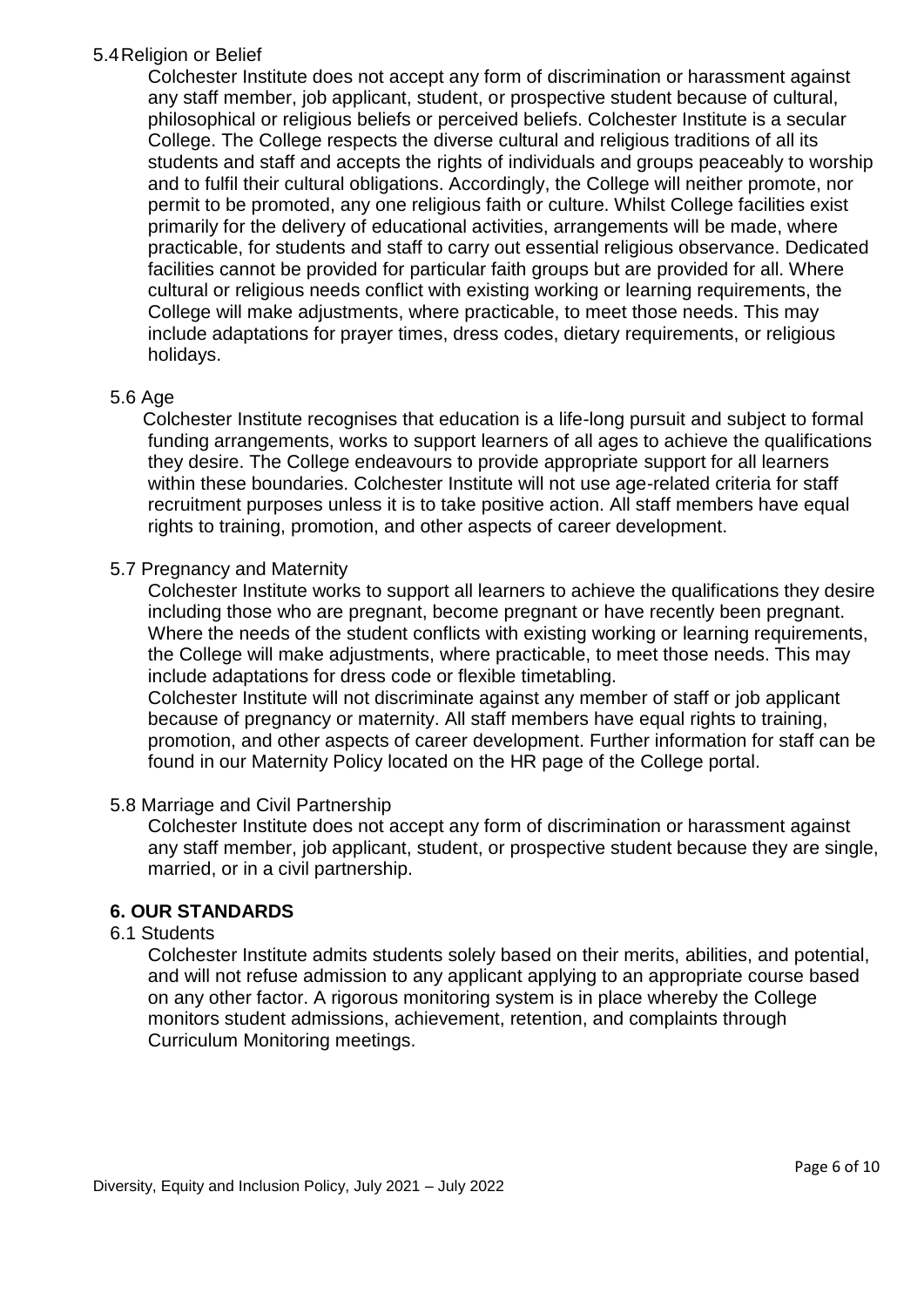The College is committed to widening participation and our College marketing campaigns will aim to positively reflect and recruit the communities we serve. Where particular courses traditionally attract specific groups, the College will actively encourage participation by members of under-represented groups and will develop student assistance programmes that facilitate the admission of students irrespective of their background.

All students at Colchester Institute have the right to be treated fairly, with dignity and respect. They also have a responsibility to abide by this Policy in their dealings with others and are expected to follow all Colchester Institute policies regarding behaviour. Colchester Institute will use the College Expectations initiative and induction process to inform students of their rights and responsibilities in relation to the promotion of this Policy, and our staff will challenge student behaviour which does not meet these standards.

Any allegations of discrimination will be taken seriously and will be investigated in line with the College disciplinary procedures. Depending on the outcome, training and/or guidance may be offered to both staff and students to ensure future compliance.

#### 6.2 Curriculum

Colchester Institute aims to provide an inclusive teaching and learning environment through individualised support plans, and professional, interactive delivery. Our courses are designed with diversity, equity, and inclusion in mind, and we strive to have high quality resources free from bias or stereotyping, which promote positive images. The College promotes British Values as defined in the Government's 2011 PREVENT Strategy: democracy, the rule of law, individual liberty, and mutual respect and tolerance of those with different faiths and beliefs.

We endeavour to value and nurture an increasing diversity among students and be able to meet the needs of a wide variety of social and cultural requirements, including students with caring responsibilities, religious requirements, physical or mental impairments and students for whom English is an additional language. Our tutorial programme for learners encourages exploration and discourse around a wide range of topics designed to widen perspectives and support a variety of wellbeing issues.

#### 6.3 Staff

6.3.1 All employees, whether part-time, full-time, or temporary, will be treated fairly and with respect. Selection for employment, promotion, training, or any other benefit will be based on aptitude and ability. All recruitment advertisements, job descriptions and person specifications will emphasise the College's Diversity, Equity and Inclusion Policy and they will be drawn up in such a way as to prevent discrimination against suitably qualified or experienced applicants. We will ensure that all staff members who are involved in shortlisting, interviewing, or other selection processes are trained in line with current equality legislation and use of the College policies.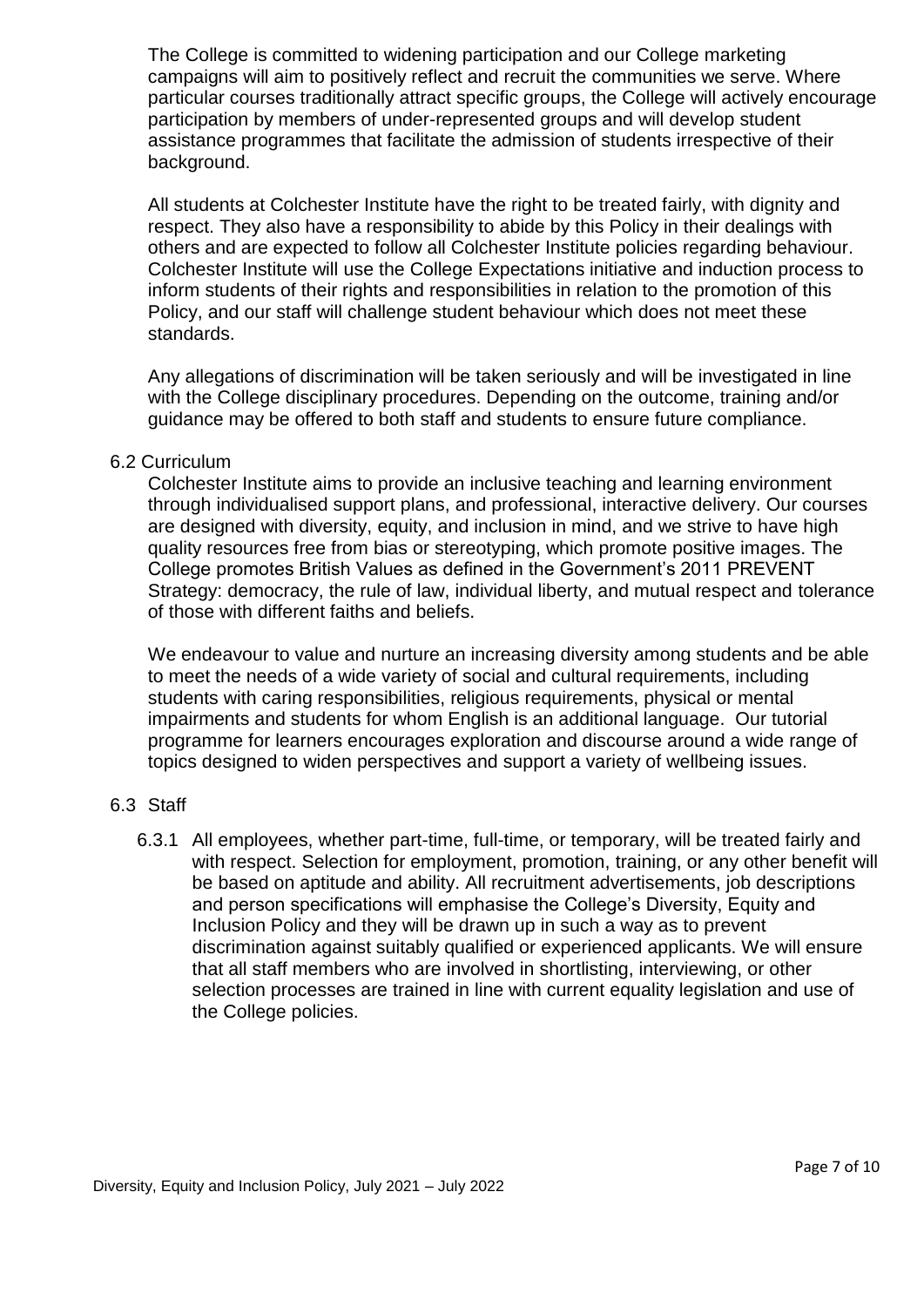- 6.3.2 Colchester Institute supports and abides by all Equal Pay legislation and endeavours to provide a transparent reward system based on objective criteria and free from any bias.
- 6.3.2 All newly appointed staff will participate in an induction programme that reflects and reinforces our commitment to diversity, equity, and inclusion. As a part of the induction programme all new members of staff are required to participate in equality and diversity training.
- 6.3.4 Subject to available resources and relevance to our College priorities, all staff, including part-time and hourly paid staff, will have an entitlement to undertake staff development to enhance their skills, effectiveness, and opportunities.
- 6.3.5 Colchester Institute recognises and values staff members' different needs including childcare, eldercare, and personal development. Staff working patterns will, where reasonably feasible, be arranged in such a way as to facilitate work/life balance. Further information regarding flexible working can be found in our Flexible Working Policy.
- 6.3.6 In accordance with our Dignity at Work Policy, every employee is entitled to a working environment that promotes dignity and respect to all. All Colchester Institute staff have a responsibility to abide by this Policy and no form of intimidation, bullying or harassment will be tolerated. Breaches of this Policy will be regarded as misconduct and could lead to disciplinary proceedings.

## <span id="page-7-0"></span>**7. UNCONSCIOUS BIAS**

Unconscious bias refers to a bias that we are unaware of, and which happens outside of our control. It is a bias that happens automatically and is triggered by our brain making quick judgments and assessments of people and situations, influenced by our background, cultural environment, and personal experiences. We aim to be aware of our own conscious and unconscious biases, prejudices, and stereotypes, and to mitigate the effect of unconscious or implicit bias on our decision making. All staff have a duty to contribute constructively to matters of diversity, equity, and inclusion.

#### <span id="page-7-1"></span>**8. CONFIDENTIALITY AND MONITORING**

- 8.1 Colchester Institute will ensure that any diversity monitoring data on staff or students is used exclusively for monitoring purposes and that it is treated with confidentiality and sensitivity. The information we gather through monitoring will be used to inform planning, target setting and future action. Where monitoring reveals any gaps in our overall Strategy or our Diversity, Equity, and Inclusion Policy, we will take prompt action including updating the Diversity, Equity, and Inclusion Action Plan.
- 8.2 Colchester Institute will protect the confidentiality of any diversity monitoring data in relation to staff or students and will safeguard any information disclosed voluntarily within the regulations set by the General Data Protection Regulation (GDPR) 2018.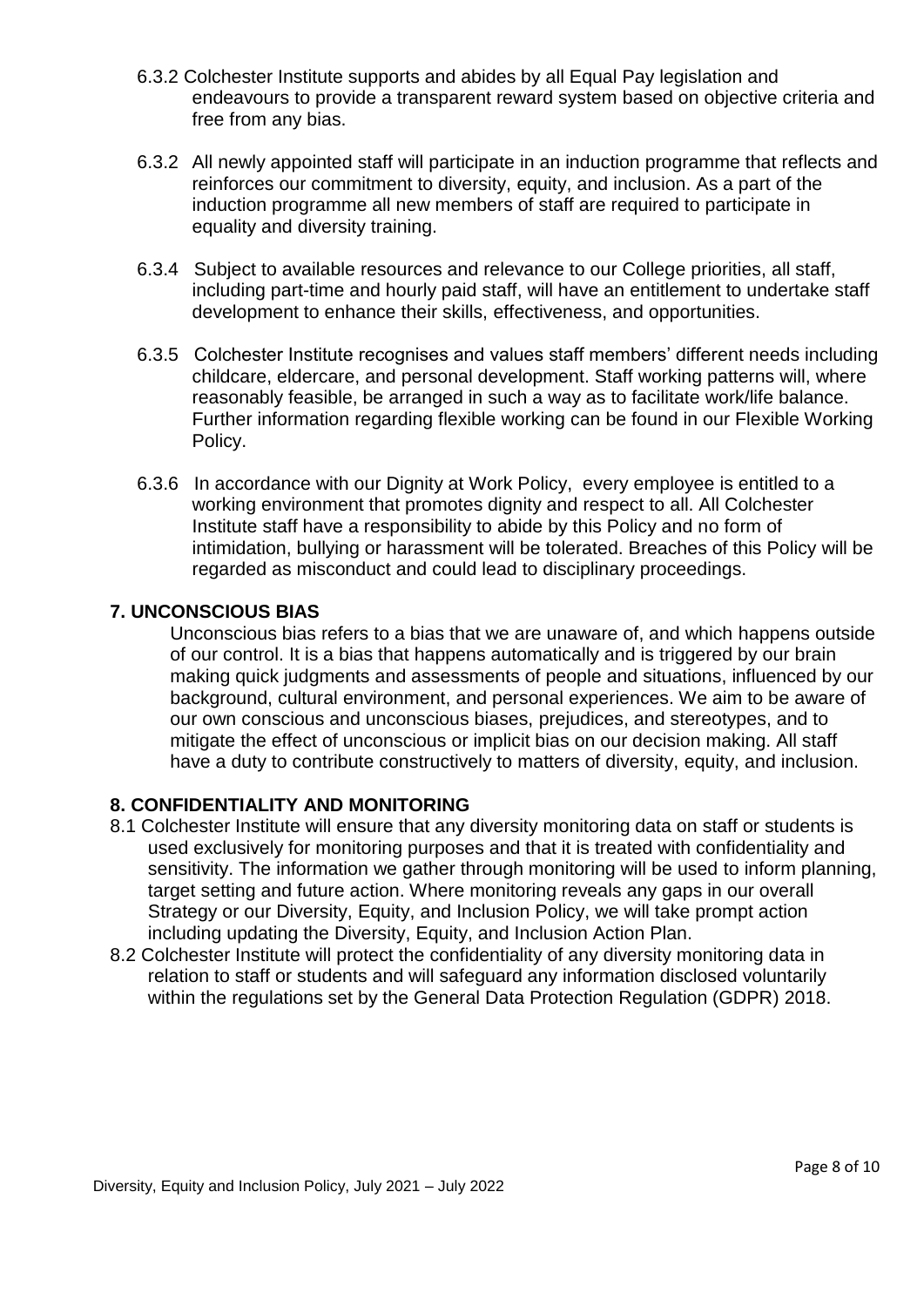#### <span id="page-8-0"></span>**9. IMPLEMENTATION AND REVIEW**

- 9.1 Each member of the Senior Leadership Team, supported by Human Resources, has the responsibility to ensure that the Equality, Diversity, Equity and Inclusion Policy and the overall promotion of inclusion are put into practice in the areas for which he or she has responsibility.
- 9.2 The policy owner, as a member of SLT, will ensure that this policy is reviewed at least every three years.

# <span id="page-8-1"></span>**10. BREACH OF THE POLICY**

10.1 Colchester Institute will take seriously any instances of breach to the Diversity, Equity and Inclusion Policy by students, staff, or visitors. Any breach will be investigated and where appropriate will be considered under the relevant disciplinary procedure for staff or students. Regarding any breach of the policy by visitors, Colchester Institute will take appropriate action in relation to the nature of the incident.

## <span id="page-8-2"></span>**11.COMPLAINTS**

11.1 Complaints Made by Students

Colchester Institute is committed to providing all students with a high-quality service. We want to know if our service has not met with students' expectations so that we can do something about it. Whenever possible students should firstly talk with a tutor and tell them what has gone wrong. If the response is unsatisfactory, a formal complaint can be raised through the College Complaints Procedure. A formal complaint can be made emailing quality@colchester.ac.uk. We will explain what course of action will be taken and in what time frame.

#### 11.2 Complaints Made by Staff

Complaints made by staff can be made via the Dignity at work Policy, Workplace Resolution Policy or the Whistleblowing Policy & Procedure (details of these policies are available on the HR Portal). Support for staff is available through the Human Resources Team, Employee Assistance Plan, line management and the trade unions.